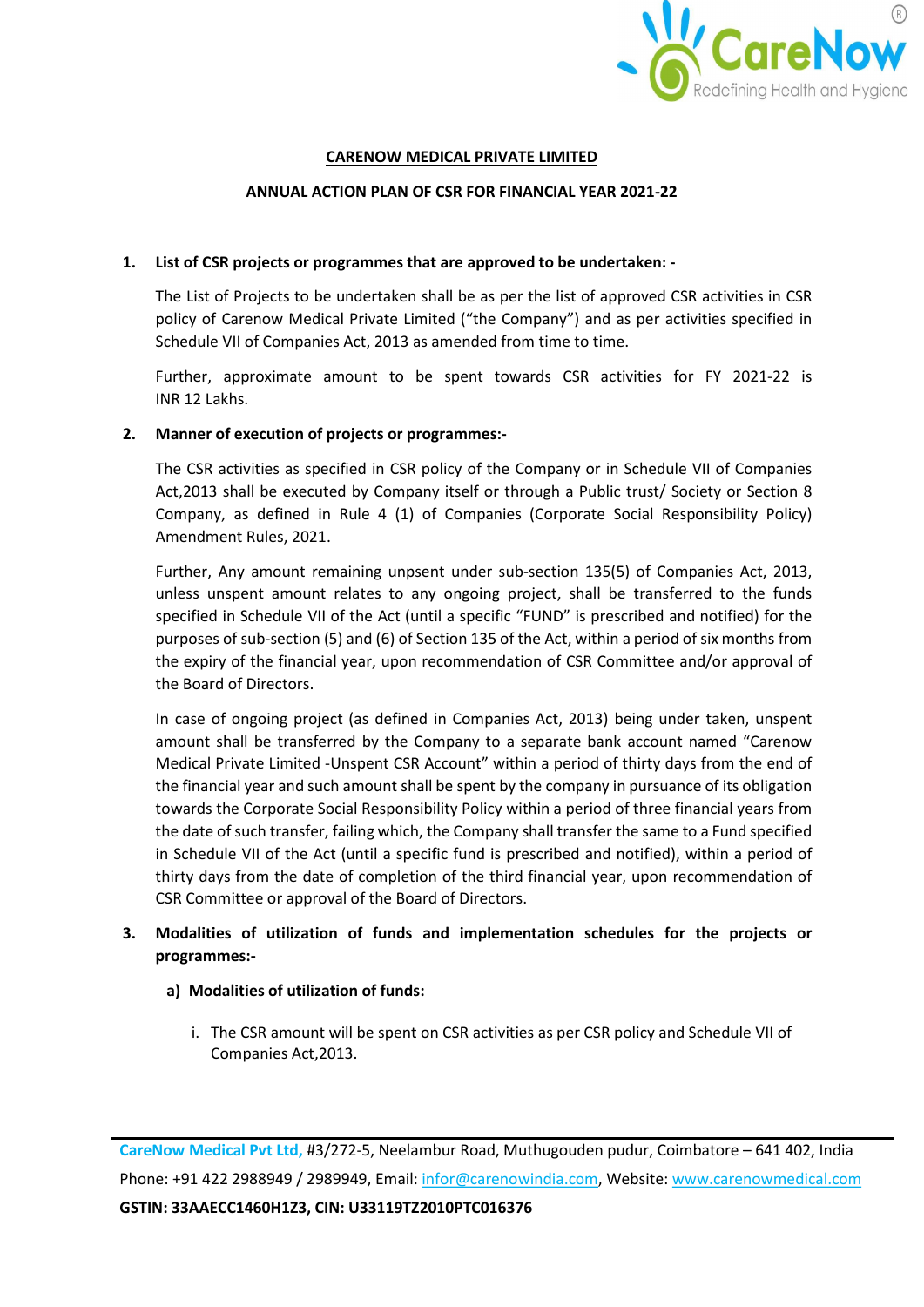

- ii. Fund will be disbursed in phase/tranche wise depending on the nature of the project. On the basis of the expenses incurred & the submission of the relevant supporting of the expenses, i.e. bills, receipts, invoices, bank statements, etc.
- iii. CSR Committee of the Company will collect and maintain the receipts upon amount being spent towards CSR activities.

## b) Implementation:

The amount to be spent as per Section 135(5) of the Companies Act, 2013 shall be spent by Company itself by undertaking any/some of the activities specified in CSR policy of the Company or Schedule VII of the Companies Act, 2013 or through:

- (i) a company established under section 8 of the Act, or a registered public trust or a registered society, registered under section 12A and 80 G of the Income Tax Act, 1961 (43 of 1961), established by the company, either singly or along with any other company or
- (ii) a company established under section 8 of the Act or a registered trust or a registered society, established by the Central Government or State Government; or
- (iii) any entity established under an Act of Parliament or a State legislature; or
- (iv) a company established under section 8 of the Act, or a registered public trust or a registered society, registered under section 12A and 80G of the Income Tax Act, 1961, and having an established track record of atleast three years in undertaking similar activities.

Further, the above mentioned entities who intends to undertake any CSR activity, shall provide a CSR registration certificate issued by Ministry of Corporate Affairs containing the unique CSR Registration Number, upon filing of form CSR-1 electronically with the Registrar/ Central Government and also a Registration Certificate under section 12A and 80G of the Income Tax Act, 1961, wherever applicable, before the CSR contribution is made by the entities.

## 4. Monitoring and Reporting mechanism for the projects or programmes:-

It will be the responsibility of the CSR Committee to monitor periodically the implementation of the projects / programs / activities under this Policy and to ensure compliance of the provisions related to CSR mentioned in the Act and the Rules from time to time. The progress of CSR initiatives and activities will be reported by the CSR Committee to the Board as deemed necessary.

## 5. Details of need and impact assessment, if any, for the projects undertaken by the company:-

As per Rule 8(3) (a) of Companies (Corporate Social Responsibility Policy) Amendment Rules, 2021:-

Every company having average CSR obligation of ten crore rupees or more in pursuance of subsection (5) of section 135 of the Act, in the three immediately preceding financial years, shall undertake impact assessment, through an independent agency, of its CSR projects having

CareNow Medical Pvt Ltd, #3/272-5, Neelambur Road, Muthugouden pudur, Coimbatore – 641 402, India Phone: +91 422 2988949 / 2989949, Email: infor@carenowindia.com, Website: www.carenowmedical.com GSTIN: 33AAECC1460H1Z3, CIN: U33119TZ2010PTC016376